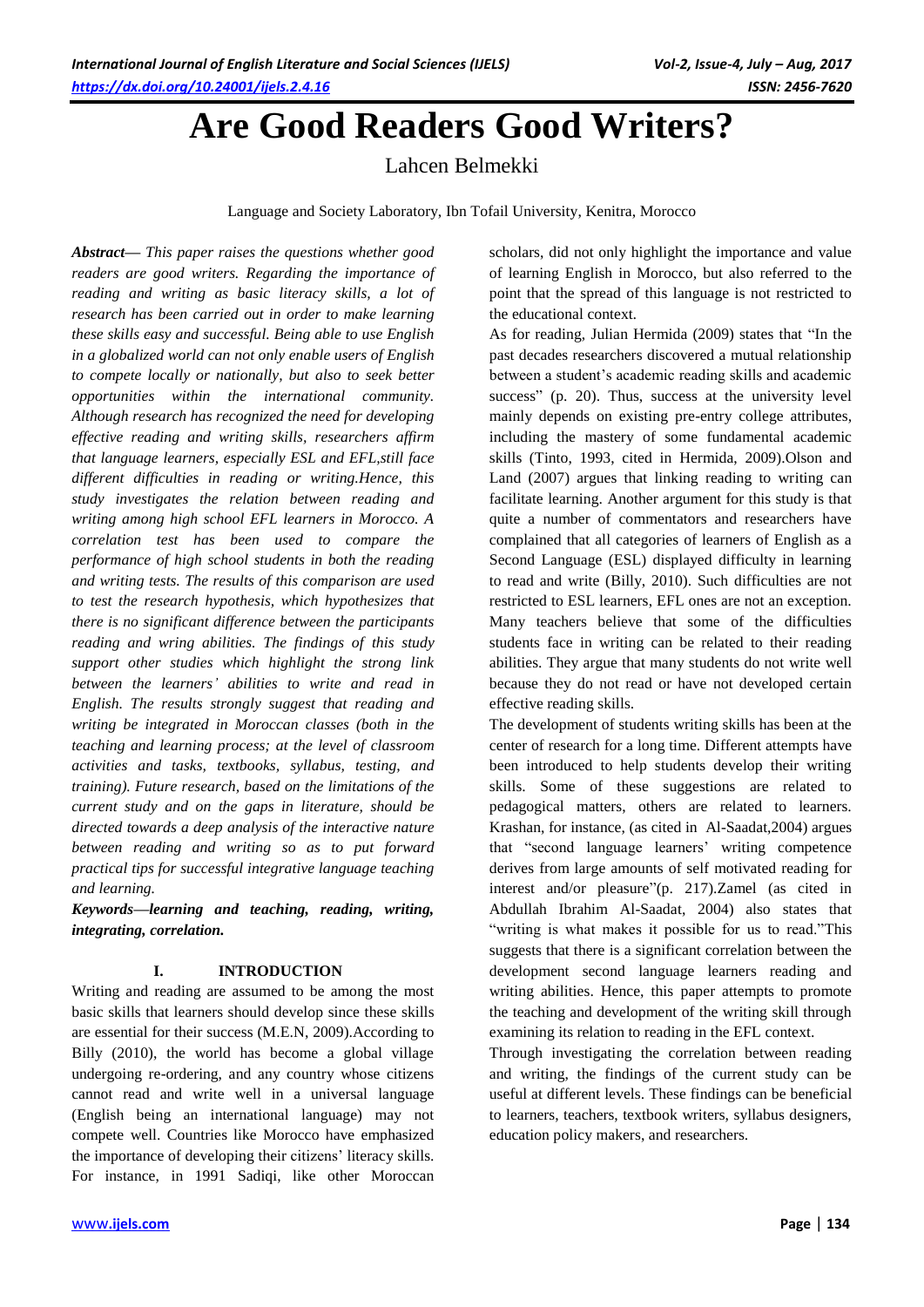This section provides a review of previous research on the correlation between reading and writing. Krashen is one of the researchers who advocate the strong relation between reading and writing. He also claims that second language learners' writing competence derives from amounts of reading for pleasure (Al Saadat, 2004). Krashen (ibid) also reported the results of research done by Kimberling, Wingate, Rosser, DiChara and Krashen.

They examined this issue directly. They found very clear differences between good writers and poor writers – good writers reported more pleasure reading at all ages, and especially during high school years. However, not one poor writer reported "a lot" of pleasure reading during high school. Smith (1982) describes reading as a process that involves both the extraction and supplying of information. (Krashen as cited in Al Saadat, 2004, p. 21)

Carson et al., (1990) examines whether or not reading and writing relationship are closely related in first and second language contexts. Their results suggest that the interaction between reading and writing is complex. A lot of studies on first language have also identified common cognitive processes and/or structural components underlying reading and writing abilities. Such studies maintain that improvement and instruction in one skill can enhance capabilities in the other (Al-Sadat, 2004). The reviewed literature indicates that research on the relation between reading and writing in L2 context is still limited. Another conclusion is that empirical studies, which is lacking in the EFL context, could enhance our practical understanding of the benefits and effectiveness of the integrated reading and writing instruction (Cho & Griffer, 2015). Consequently, the current empirical study aims to contribute to the development of research on integrated reading and writing instruction in the EFL context.

The primary concern of this study is to examine the relation between reading and writing. It focuses on the development of the reading and writing skills among EFL learners. It aims at investigating whether the development of these skills is interrelated. Another concern of this paper is to examine whether the degree of correlation varies across levels.

In order to achieve the above-mentioned aims, the following questions must be raised:

- $\triangleright$  Is there a significant correlation between students' performance in the reading and writing tests?
- $\triangleright$  Does correlation between students reading and writing abilities among EFL learners vary across levels?

This study aims at studying the relation between reading and writing. The research hypothesis of this paper can be stated as null: There is no correlation between reading and

writing. It is expected that there will be no significant difference in the students' results in the reading as well as the writing tests. It is also assumed that correlation significance does not vary through levels.

In order to examine this correlation, the data of this paper are the scores obtained in the reading and writing tests. These tests are the research instruments used in this study. The reading test targets students reading skills while the writing one tests students writing abilities. Correlation coefficient, the most appropriate statistical procedure in this case, is used to test the research hypothesis and to verify the correlation between reading and writing. Concerning the informants of the study, they are high school students.

## **II. METHODS**

## **Participants in the study**

The informants of the study are high school students. They have been learning English for two or three years. They are from more or less the same educational background. The following table provides some demographic information about the participants in the study.

| <b>Total number of</b><br>participants | 120               |    |
|----------------------------------------|-------------------|----|
| Level                                  | Common core       | 60 |
|                                        | First year        | 60 |
|                                        | baccalaureate     |    |
| Major                                  | humanities        | 60 |
|                                        | science           | 60 |
| Gender                                 | males             | 51 |
|                                        | females           | 69 |
| Age                                    | Between 16 and 18 |    |

#### *Table.1: Demographic information about the participants*

## **Data collection method**

Reading and writing tests are used to collect data to test the research hypotheses and to answer the research questions. Two reading and two writing tests were used: a reading and a writing test for common core students and another reading and writing test for first year baccalaureate students. These tests were introduced in the end of the first semester of the academic year 2015/2016. They were part of the final test introduced at the end of the semester. It has to be noted that the participants were given different tests based on their level. Although these tests vary in the degree of difficulty, they include the same test items. The reading tests assess the learners' ability to use some basic reading skills such as:

 $\triangleright$  Reading for the main idea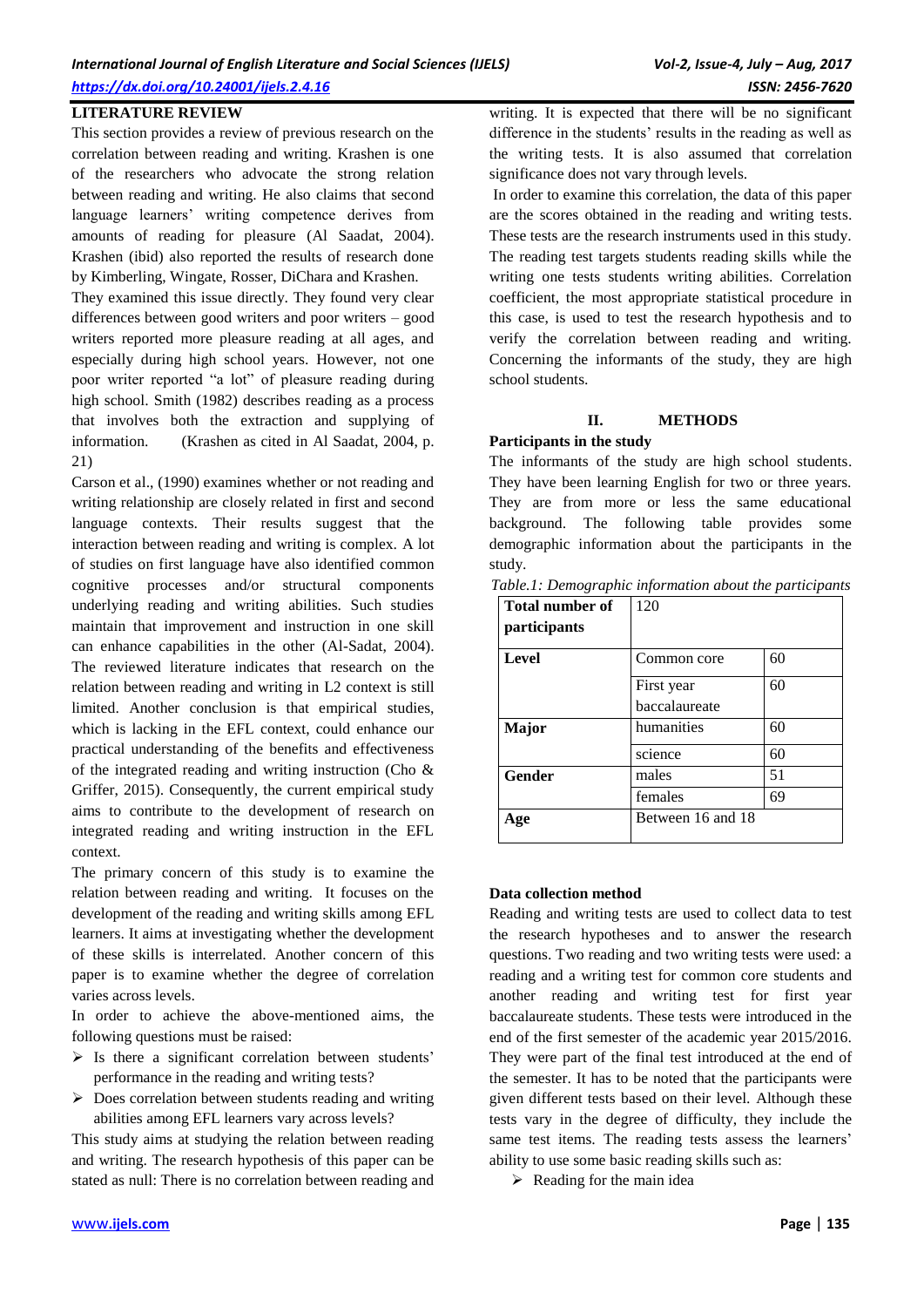- $\triangleright$  Reading for details
- $\triangleright$  Inferring word meaning from context
- $\triangleright$  recognize and identify reference

Concerning the writing test, the following abilities are targeted:

- Generating relevant and appropriate ideas related to the topic given
- Relevance and organization of ideas
- Correct and appropriate use of the different mechanics of writing (spelling, grammar, punctuation, capitalization)
- Word order

For research validity purposes, the students' papers were corrected by the teacher who is the researcher at the same time. As for the writing test, a detailed scoring checklist was used to make the correction process less subjective. It has to be noted that this checklist is an adaptation of the correction checklist used in the national baccalaureate exam correction specifications.

## **Hypotheses testing**

This paper is based on two main null hypotheses. The first hypothesis is related to the correlation between the development of high school learners reading and writing skills while the second one is about whether this correlation varies through levels. In order to test the first research hypothesis, a comparison of the performance of all the participants is done (both common core and first year baccalaureate students). Testing the second research hypothesis is done through comparing the performance of the participants based on their level: common core students' performance in the reading and writing tests was considered first and then first year baccalaureate students. The purpose of these comparisons is to examine whether the degree of correlation varies from one level to another.

## **III. RESULTS**

This section presents the results of the study. This paper is about the correlation between reading and writing skills development among high school students. This study is based on two hypotheses. Thus, two comparisons are made. Using Pearson correlation test, the results of these comparisons are presented tables 2 and 3.

Table 2 presents the results of the comparison between students' (all the participants) performance in the reading comprehension test and that of writing.

*Table.2: Correlation between reading and writing among both common core and first year baccalaureate students*

| <i>come common core and province real oucculation care statements</i> |                |    |     |  |  |
|-----------------------------------------------------------------------|----------------|----|-----|--|--|
| R value obtained                                                      | Critical value | DF |     |  |  |
|                                                                       | needed         |    | .05 |  |  |
| 0.4964                                                                | 0.1946         |    |     |  |  |

This table shows that there is a significant correlation between high school students' ability to read and write. This can be justified by the *r* value obtained (0, 4964) which exceeds the needed value (0.1946) to reject the null hypothesis (according to Hatch and Lazaraton, 1991). This enables us to conclude that there is a significant correlation between high school students' ability to read and write. Since the first hypothesis is rejected with confidence *P .05*, it is possible to measure how significant is this correlation. Applying variance overlap in this case, it can be concluded that there is 24.64% of correlation between high school learners reading and writing abilities as far as English is concerned**.**

The second research hypothesis is around the effect of level on the degree of correlation among high school EFL learners in their reading and writing abilities. As mentioned earlier, testing this hypothesis is done through comparing the degree of correlation between students' performance in the reading and writing tests across two levels: common core and first year baccalaureate students. Tables 3 and 4 show the results of these comparisons: Table 3 presents the correlation between reading and writing among common core students while table 4 is about correlation among first year baccalaureate students.

*Table.3: Correlation between reading and writing among common core students*

|      |          | value   Critical value   DF |  | P 05 |
|------|----------|-----------------------------|--|------|
|      | obtained | needed                      |  |      |
| 0.60 |          | 0.2500                      |  |      |

The results shown in this table prove that there is significant correlation between the development of EFL learners reading and writing abilities at common core level. The strength of correlation reached **36%**. This implies that **36%** of variance in the results of common students in the writing test can be accounted for by the development of students reading skills or vice versa as the two variables are totally independent. Concerning first year baccalaureate students, table 4 is used to present the results of the comparison.

*Table.4: Correlation between reading and writing among both first year baccalaureate students*

| R value  | Critical | DF | P.05 |
|----------|----------|----|------|
| obtained | value    |    |      |
|          | needed   |    |      |
| 0.83     | 0.2500   | 58 |      |

The r value found  $-$  in this case 0, 83 - really exceeds the critical value required - 0.2500 - to reject the null hypothesis. This means that the correlation between the two variables is significant. Another remark is related to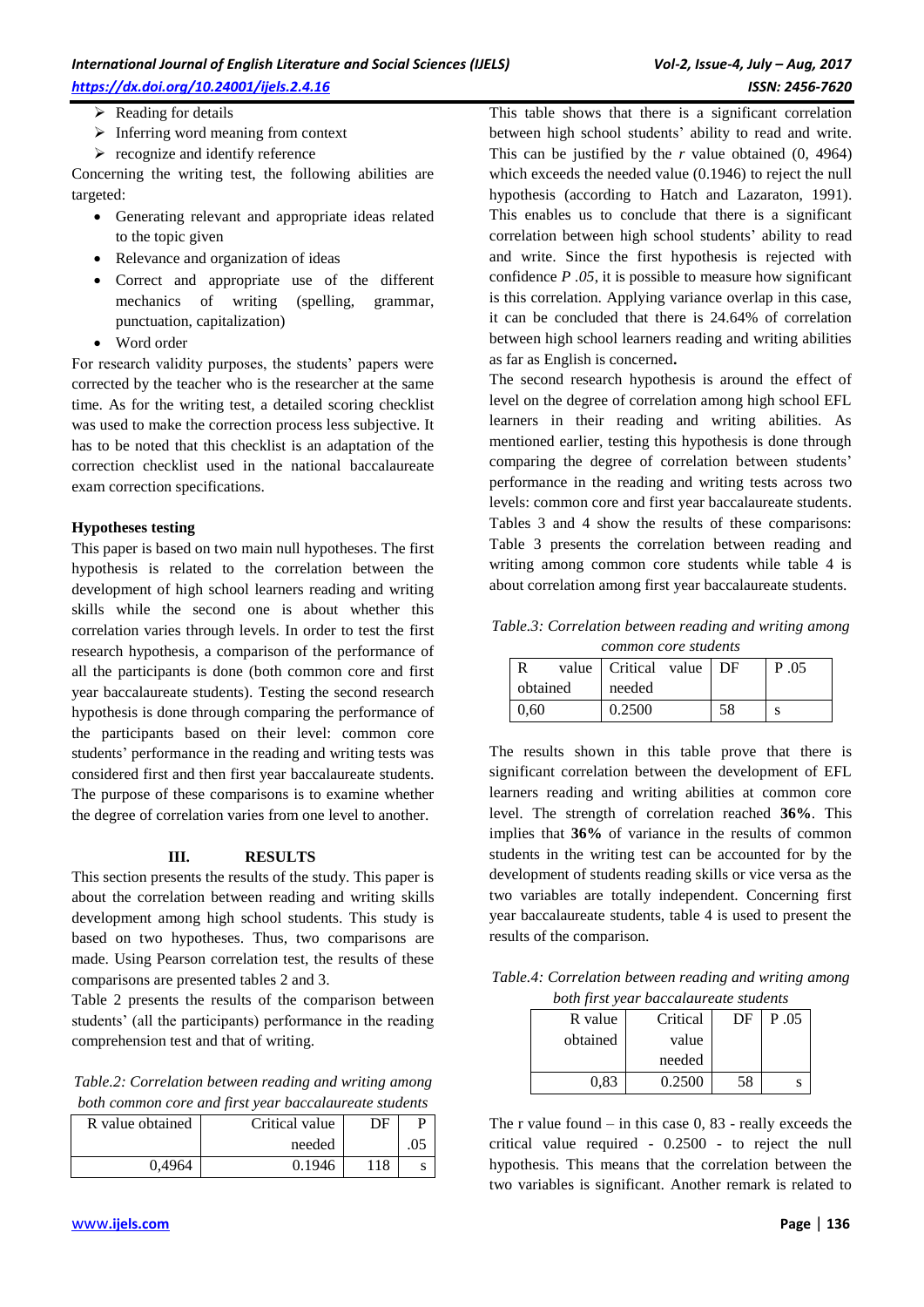the degree of overlap between first year baccalaureate EFL learners reading and writing skills. This can be proved by the variance overlap, which goes beyond 68 **%** (68.89%).

Based on the results of tables 3 and 4, it can be easily noticed that the degree of correlation between high school students reading and writing abilities varies across levels (in this case across EFL common core and first year baccalaureate students).The findings of previous research on the relationship of reading and writing reviewed earlier supported by the results of this study indicate that reading and writing form important relations with each other.

## **IV. CONCLUSIONS, IMPLICATIONS, AND RECOMMENDATIONS**

This section discusses tow main points: the first point is related to conclusions of the study and the second one is about some implications and recommendations. As for the conclusions, they can be summarized in the following points:

- $\triangleright$  There is a significant correlation between EFL high school learners in their performance in the reading and writing tests.
- $\triangleright$  There is a significant correlation between the development of EFL high school learners' reading and writing abilities.
- $\triangleright$  The significance of correlation between reading and writing skills development differs among high school students (in this study between common core and first year baccalaureate students).
- $\triangleright$  There is a significant correlation between high school students' abilities to read and write and their level.
- > The degree of overlap between the learners' abilities to read and write (24.64 %) is still low although it is statistically significant enough to conclude that there is a correlation between the two variables. This point lead to question the extent to which integrating reading and writing instruction has been successful.
- $\triangleright$  The degree of overlap is greater among first year baccalaureate students.
- $\triangleright$  The correlation between the development of EFL high school learners reading and writing abilities becomes stronger as students move from one level to another.

As for the implications, they are associated with the teaching, learning, and assessment of reading and writing. Students should be encouraged to relate the development of their reading and writing abilities. This implies that learners are required to use, for instance; their reading abilities while accomplishing a written task. In this regard, language teachers ought to encourage their learners to make use of and refer to their reading skills while writing and vice versa. Teachers, for instance, should use activities and assign tasks that encourage and require skills integration. Textbook designers need include activities and tasks (reading texts, reading comprehension tasks, witting tasks) that help teachers and learners refer to and develop these skills simultaneously. Such tasks may include, during post reading stage for instance, paraphrasing, commenting, or summarising. Doing such tasks requires learners to use the different writing skills developed during writing classes. Concerning assessment of these skills, teachers should prepare and design tests that call for the incorporation of both reading and writing for better performance and improvement.

Researchers are recommended to study in depth the relation between writing and reading. Teachers are also to be encouraged to do action research for better understanding of the correlation between these two main language skills. A deep and comprehensive understanding of the nature of correlation between reading and writing can help researchers come up with pertinent answers, practical suggestions, and more effective techniques for better learning and teaching of reading and writing. The findings of such studies can help researchers develop effective and suitable models that integrate both reading and writing instruction. Besides, language teaching and learning is ever dynamic. Information provided by applied linguists about the nature of language and the way it is learnt often leads to pedagogical shifts (Billy, 2010).The next section deals with some short comings related to this study.

# **Limitations of the study**

Concerning the limitations, they are mainly related to the following points. It is highly expected that testing the relation between reading and writing in other languages such as Arabic and French would provide rich findings. Using a mixed approach (tests, questionnaires, and/ or interviews) to examine the correlation between reading and writing can only generate rich data upon which researchers can build more solid arguments for integrating the two skills. Considering these limitations in future studies will surely help researchers understand how these two skills relate to one another and how they interact.

# **V. CONCLUSION**

This paper answers the question whether good readers are necessarily good writers. It does so through studying the correlation between students' reading and writing skills in English. The statistical test used in this paper enables us to decide on the significance of the relation between the